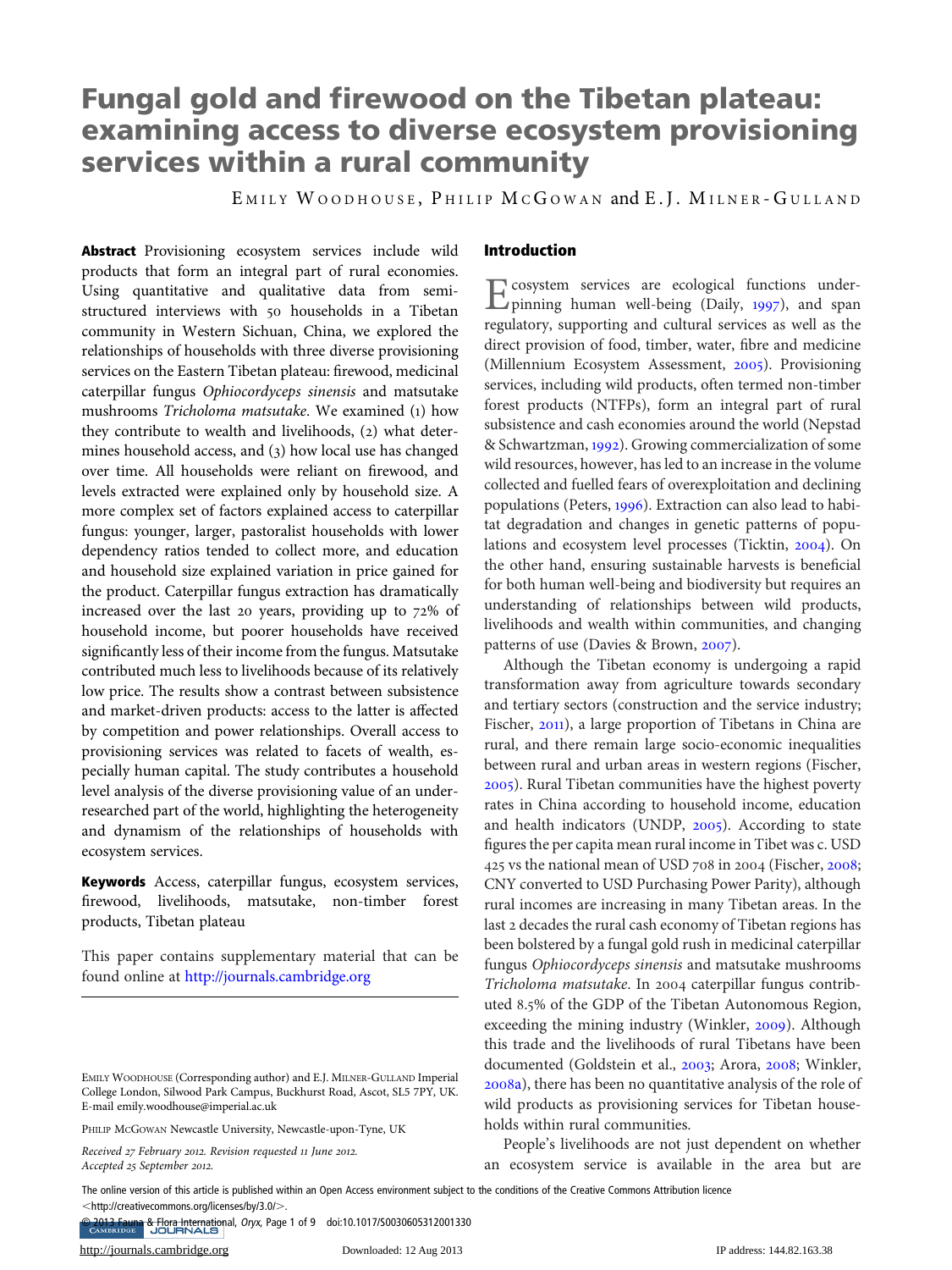a function of their ability to derive benefits from it, termed access (Ribot & Peluso, [2003](#page-8-0)). Access can vary with a number of household level factors, as well as being related to social dynamics and politics; i.e. patterns of ecosystem service use vary within a community (Waylen, [2010](#page-8-0)). Conventional wisdom holds that poverty and forest resources are intimately related, so that the poorest sections of a community are often the most reliant on forest services as they have fewer alternatives (Belcher et al., [2005](#page-7-0)). The poor have been found to be more dependent on NTFPs (Mamo et al., [2007](#page-7-0); Kamanga et al., [2009](#page-7-0)) but other studies have shown that middle or wealthy households gain more from the products in absolute and relative terms (McElwee, [2008](#page-7-0); Uberhuaga et al., [2012](#page-8-0)). The relationship can depend on the type of resource (de Merode et al., [2004](#page-7-0); Narain et al., [2008](#page-7-0)), and there may be no relationship at all (Wickramasinghe et al., [1996](#page-8-0)). Wealth and, conversely, poverty are, however, complex concepts, with multiple dimensions that go beyond income and material assets and vary between communities and cultures. Theories of poverty based on the idea of livelihoods consider wealth to be constructed not only of financial assets but of four other types of capital: social, human, physical and natural (DFID, [1999](#page-7-0)). Despite the substantial body of knowledge on the relationship between poverty and ecosystem services in tropical forests, few studies have considered the provisioning role of ecosystem services in grassland systems, such as are found on the Tibetan plateau.

Generally NTFPs have been found to play an important part in livelihood strategies as a backup during times of need (McSweeney, [2004](#page-7-0)). Typically therefore, access to alternative livelihoods such as wage labour and livestock decrease reliance on wild products (McElwee, [2008](#page-7-0)). However, when a product becomes commercialized, these relationships can change dramatically. For example the commercialization of Moroccan argan oil led to large gains in wealth and social benefits (Lybbert et al., [2011](#page-7-0)) but boom can be followed by bust because of rapid extraction and changing markets, leaving dependent and poor households vulnerable to further poverty (Belcher & Schreckenberg, [2007](#page-7-0)).

Using data from semi-structured interviews we explore the wild provisioning services of the grasslands and forest to households in one Tibetan community. As the most widely used provisioning services, we examine firewood, caterpillar fungus and matsutake mushrooms. By focusing on these products we are able to contrast a purely subsistence resource (firewood) with two commodified resources (matsutake and caterpillar fungus). Based on recall data we evaluate (1) how fungal products are contributing to wealth and livelihoods, (2) what determines household access to provisioning services (the amounts of the resource collected, and the price received for caterpillar fungus), and (3) how local use of provisioning services has changed with time.

### Study area

The study site is a valley in the west of Sichuan Province, an area recognized by conservation organizations for its high level of biodiversity and endemism (Conservation International, [2012](#page-7-0)). The valley community of Sangdui (Tibetan: Samdo) lies in the northern part of Daocheng County, in the Ganzi Tibetan Autonomous Prefecture, at an altitude of 3,950 m, and comprises four villages and c. 220 households. It is located in the easterly Kham region of ethnographic Tibet, the area on and around the Tibetan plateau historically home to a Tibetan civilization linked by ethnicity, religion and language (Richardson, [1984](#page-8-0)). The majority of rural Tibetans in this region are both pastoralist (herding cattle) and agriculturalist (growing barley and turnips), with households allocating varying levels of resources between the two livelihood types.

Forest ecosystems are primarily found in the south-east Tibetan plateau, where there are milder climatic conditions. Anthropogenic forest fragmentation has had a long history on the Tibetan plateau and its valleys, which have been cleared for firewood, timber, livestock rearing, agriculture and settlements (Ryavec & Winkler, [2006](#page-8-0)). It has been suggested that the survival of oak Quercus spp. in Tibet is threatened by firewood production and livestock grazing (Tang, [2006](#page-8-0)), and cutting has been identified as a threat to species in the region (Xiang et al., [2007](#page-8-0)).

Caterpillar fungus is a parasitic fungus found on the grasslands of the Himalayan region and in all but the driest areas of the Tibetan plateau (Winkler, [2009](#page-8-0)). Its unique morphology is the result of the fungus parasitizing the ghost moth larvae of the genus Thitarodes. The fungus grows inside the larvae, filling it with mycelium, and emerges from the head of the mummified caterpillar in spring. It is known as yartsa gunbu in Tibetan, meaning summer grass, winter worm, reflecting this seasonal process. It is used as a tonic for a wide range of ailments, from fatigue to cancer, but most famously as an aphrodisiac. Although caterpillar fungus has a long history of human use dating from at least the 15th century (Winkler, [2008](#page-8-0)a), it is only since economic liberalization in China in the early 1980s that it became widely commodified (Winkler, [2008](#page-8-0)b). It is now given as a fashionable luxury gift in Chinese cities and the domestic and international markets are booming. The annual production on the Tibetan plateau is estimated to be 85–200 t (Winkler, [2009](#page-8-0)) and concern has been raised over falling production (Stone, [2008](#page-8-0)) and the environmental effects of destructive collection methods (Winkler, [2005](#page-8-0)).

Matsutake has been a prized edible mushroom in Japan for centuries. In Tibetan it is called beshing shamo, meaning oak mushroom, indicating its ectomycorrhizal association with species of oak. It is found in forested areas below 3,200 m (Zang, [1984](#page-8-0)). As with caterpillar fungus there has been a dramatic rise in the price since the 1980s, since

CAMBRIDGE JOURNALS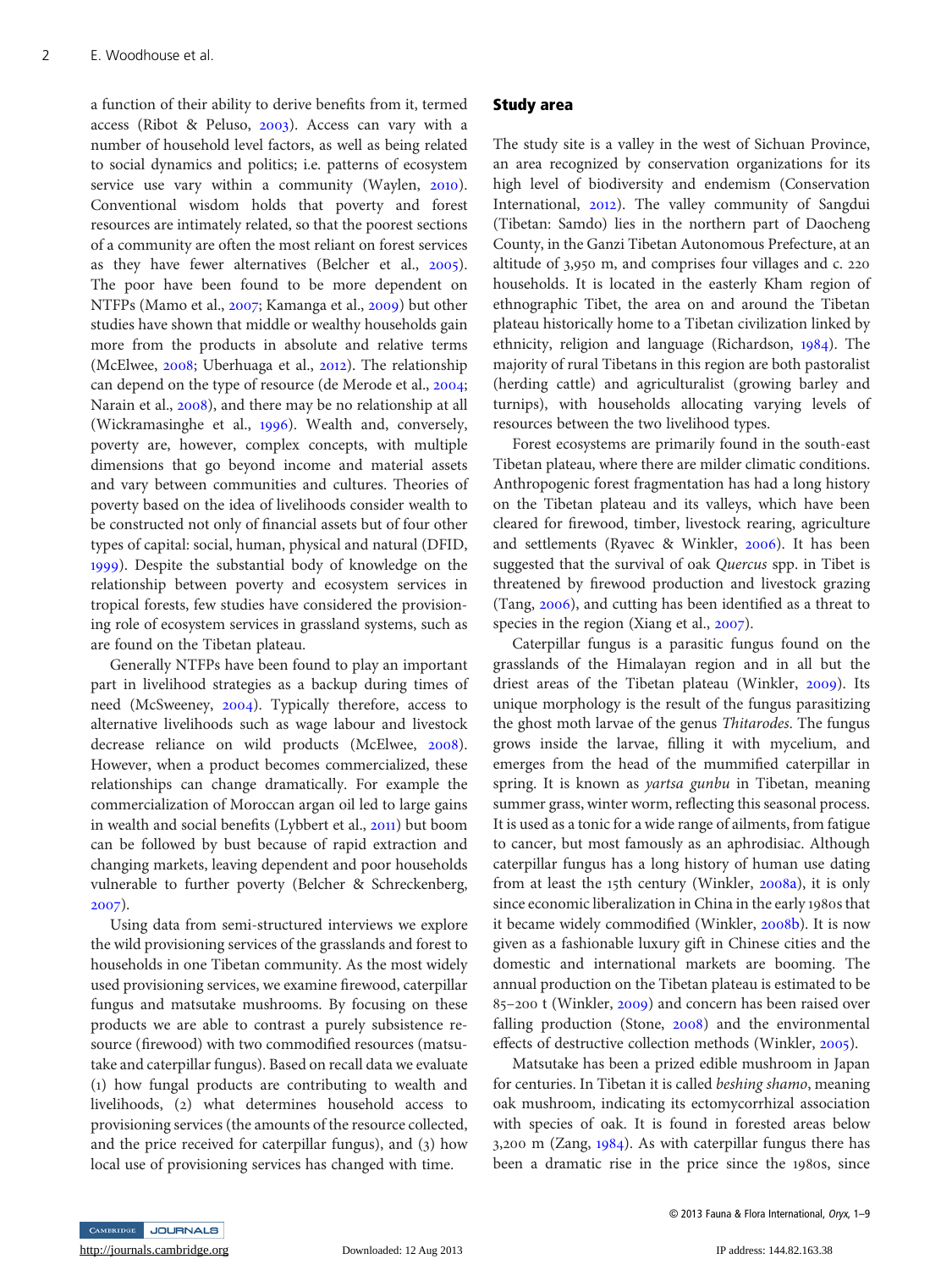when Japanese companies have been able to access matsutake in western China. Prices are volatile, responding to shifts in supply and demand at regional and global levels (Yeh, [1998](#page-8-0)). NGOs have promoted sustainable harvesting of the fungus although there is not yet firm evidence of changes in populations or impacts to ecosystems from current harvesting levels (Menzies & Li, [2010](#page-7-0)).

## **Methods**

Interviews were carried out in Sangdui during January–April 2010. The household is the unit of economic activity, including natural resource use, and therefore interviews were conducted at this level, with the head of household or those involved in household decision-making. We selected households by numbering all the houses in the valley, selecting a random number and visiting the corresponding house. The interviews aimed to obtain measurable information on household demographics, natural resource use and livelihoods for statistical analyses but consolidated and enhanced these data with qualitative information through open-ended questions and discussion. Qualitative data focused on the particularities of the household; e.g. its history, income in previous years, livelihood, and changes in resource use. Recall data were for 2009 and the recall period was 1 year. The questions were piloted in six households in a neighbouring valley and then 50 interviews were conducted in Sangdui, one in each household sampled, representing 23% of the households in the valley. We sampled across the four villages in the valley community and used village as an explanatory variable in statistical models, to account for any differences between them. Interviews were carried out in Kham Tibetan in the respondents' homes, with help from a translator, recorded in agreement with the participants, and translated into English.

To incorporate indigenous ideas of wealth, which may differ significantly from Western ideas and income-based indices (Chambers, [1987](#page-7-0)), key informants were used to draw up a list of locally relevant indicators of wealth such as house size and ownership of a tractor, which were used in the questionnaire. Based on these indicators households were categorized into three wealth categories: poor  $(n = 11)$ , middle  $(n = 26)$  and wealthy  $(n = 13)$ , and categories checked with a key informant.

Statistical analyses were carried out using  $R$  v. 1.14.1 (R Development Core Team, [2011](#page-8-0)). We used Generalized Linear Models (GLMs) to explore which household variables explained differences in amounts of natural resource extraction and the price of caterpillar fungus. GLMs relax the assumptions of standard linear regression models by allowing the response variable error to follow nonnormal distributions and have non-constant variances

(Crawley, [2007](#page-7-0)). The first step in using GLMs is to define the error structure of the model. The variable firewood is count data and exhibited Poisson errors. The response variables caterpillar fungus amount and caterpillar fungus price were square root transformed to normalize the distribution before carrying out the analyses, specifying a Gaussian error structure. For the response variable amount of matsutake a mixed compound Poisson-gamma within the Tweedie family of distributions was specified, which has a positive mass at zero and was otherwise continuous (nine households were not collecting any matsutake, and the variable is otherwise positive). The index parameter determining the distribution, P, was specified as 1.52.

Akaike's Information Criterion (AIC) was used as a basis for model selection. This is a penalized log likelihood that weighs up the trade-off between the number of parameters and the fit of the model. It ensures variables are not deleted prematurely and allows the ranking of a selection of can-didate models (Burnham & Anderson, [2002](#page-7-0)). Explanatory variables used in the GLMs (Supplementary Table S1) were chosen on the basis of a review of the literature on resource use and livelihoods, preliminary field work at the study site, and an exploration of the data. We explored interactions visually and included them when they were meaningful and seemed to have an effect. We checked co-dependency between variables, and wealth was excluded from models containing other variables because of its strong relationship with many variables.

## **Results**

#### Resource extraction

Evergreen oak Quercus aquifolioides, the most commonly used species for firewood in Sangdui, is coppiced. Government regulations restrict collection to October and to two tractor loads per household per year (the volume of one trailer is  $0.72 \text{ m}^3$  but wood is stacked to double the height). Thirteen of the 50 respondents reported collecting firewood in other months. The mean amount collected was 2.9 loads per year in 2009 ( $n = 50$ ); the modal number was 3 loads, with 19 households collecting this amount. Each tractor load costs USD 2.36, and those who collected more than two loads either paid the local government extra money or extracted the wood illegally. Households collected caterpillar fungus for a maximum of 2 months in 2009, from 20 April to 18 June. Since the price started to rise in the 1980s not only have more people started collecting but the community has expanded the areas where they collect and the time spent searching. This led to violent clashes over access with a neighbouring community in 2007. Local collectors were aware of spatial and temporal differences in quality of caterpillar fungus, which affected their patterns of

<http://journals.cambridge.org> Downloaded: 12 Aug 2013 IP address: 144.82.163.38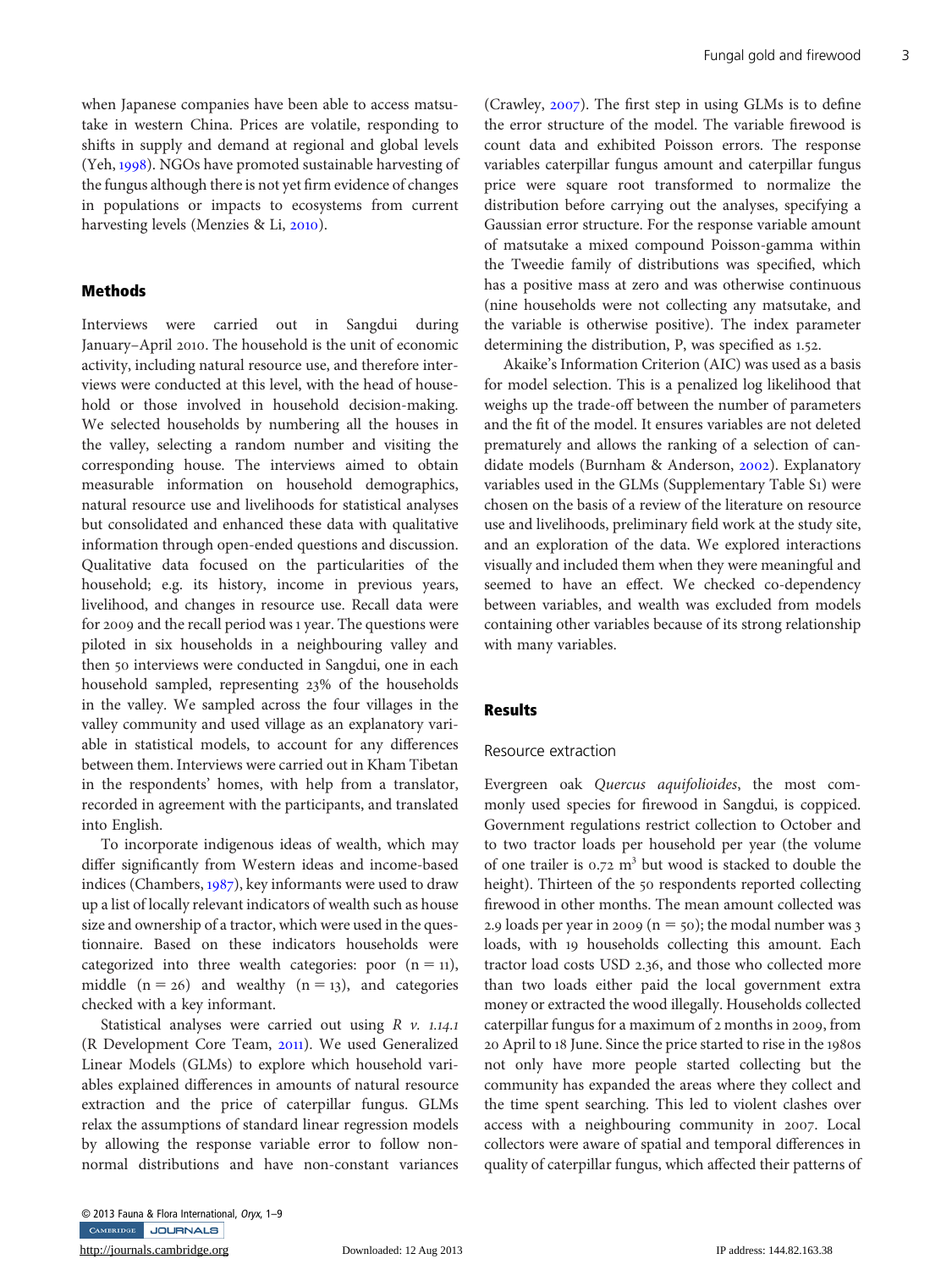| Wealth<br>category | No. of<br>households | Mean income $\pm$ SD<br>$(USD)^1$ | Mean household<br>$size \pm SD$ | % herding | % educated <sup>2</sup> | Mean no. of<br>$cattle \pm SD$ | Mean dependency<br>ratio $(\%)^3$ |
|--------------------|----------------------|-----------------------------------|---------------------------------|-----------|-------------------------|--------------------------------|-----------------------------------|
| Wealthy            | 13                   | $2.868 \pm 928$                   | $6.4 \pm 1.6$                   | 100       | 85                      | $33.7 \pm 17.7$                | 53.6                              |
| Medium             | 26                   | $1,232 \pm 517$                   | $6.0 \pm 1.4$                   | 81        | 42                      | $27.2 \pm 17.5$                | 92                                |
| Poor               |                      | $818 \pm 505$                     | $3.3 \pm 1.6$                   | 27        | 55                      | $5.6 \pm 5.8$                  | 63.6                              |

TABLE 1 Characteristics of households in the three wealth categories.

<sup>1</sup>CNY have been converted into USD Purchasing Power Parity

<sup>2</sup>Households with one or more members over the age of 16 who have received any formal education<sup>3</sup>

<sup>3</sup>Ratio of dependants to active adults

collection; e.g. later in the season, people generally moved to higher slopes where the mushrooms fruit later. Specimens collected at higher altitude were also considered better quality, whereas those found in forest were less valuable.

During the height of the season people spent up to 10 hours per day scouring the grasslands. When the top of the mushroom is seen the collector uses a small axe to remove the topsoil, which is then replaced. Almost equal numbers of the collectors were male (53%,  $n = 100$ ) and female (47%) and 18% of the collectors were under 16. On average 404 pieces were collected per household, median  $= 375$ , with a range of 20–1,100 pieces.

Matsutake has been collected for trade since the mid to late 1980s and was collected for c. 1 month during July–August in 2009. Local men, women and a small number of children collected the fungus from forest and forest edges, where the fruiting bodies occur in patches. Forty-one of the 50 households collected at least some matsutake in 2009, and the mean amount of matsutake collected per household was 32 kg (median 20 kg, range 0–150 kg).

# Relationships between resource collection, wealth and livelihoods

Wealth was strongly connected with other household variables (Table 1), including income, but did not differ between villages. The mean household annual cash income was USD 1,566 (median USD 1,298, range USD 201–4,719,  $n = 50$ ). Wealthier households tended to have greater household sizes and a pastoral livelihood strategy and were more likely to be educated. Mean dependency ratios were highest for medium wealthy households; low ratios of dependants to active adults in poor households are reflective of small household sizes.

Firewood was collected by all households  $(n = 50)$  for their own use regardless of wealth and livelihoods, and was not sold. The mean percentage of household cash income earned from caterpillar fungus in 2009 was 72% (median 80%,  $n = 50$ ). There is a significant difference between wealth levels in the proportion of income received from it (Kruskal Wallis K = 11.90, df = 2, P < 0.05; Fig. 1). Poor households received significantly less (52%) of their



FIG. 1 Proportion of household income gained from caterpillar fungus in 2009, by wealth category. The box indicates the lower and upper quartiles, the line in the box shows the median value, and the ends of the vertical lines indicate a maximum of 1.5 multiplied by the inter-quartile range. Circles show outlying data points.

smaller income from the fungus but instead received a greater proportion from government subsidies and casual labour, mainly construction work. Three of 13 wealthy households earned  $<$  70% of their income from caterpillar fungus, earning the rest from herding and other professions. The mean percentage of household income from matsutake is 6.0% (median 4.8%,  $n = 50$ ) and is similar between wealth classes (poor 7.6%; medium 5.5%; wealthy 5.6%).

#### Determinants of access to provisioning services

The variables herding, household size, income and village were included in the GLM to explain variation between households in firewood extracted (Supplementary Table S2). One household collecting 10 tractor loads of firewood was omitted from the analysis, as the majority of the wood was used for a death ritual and therefore the value was anomalous. The difference in AIC values between the models was not significant so we carried out model averaging on the models with delta values  $\lt$  5 (a delta value is a measure of the support for each model relative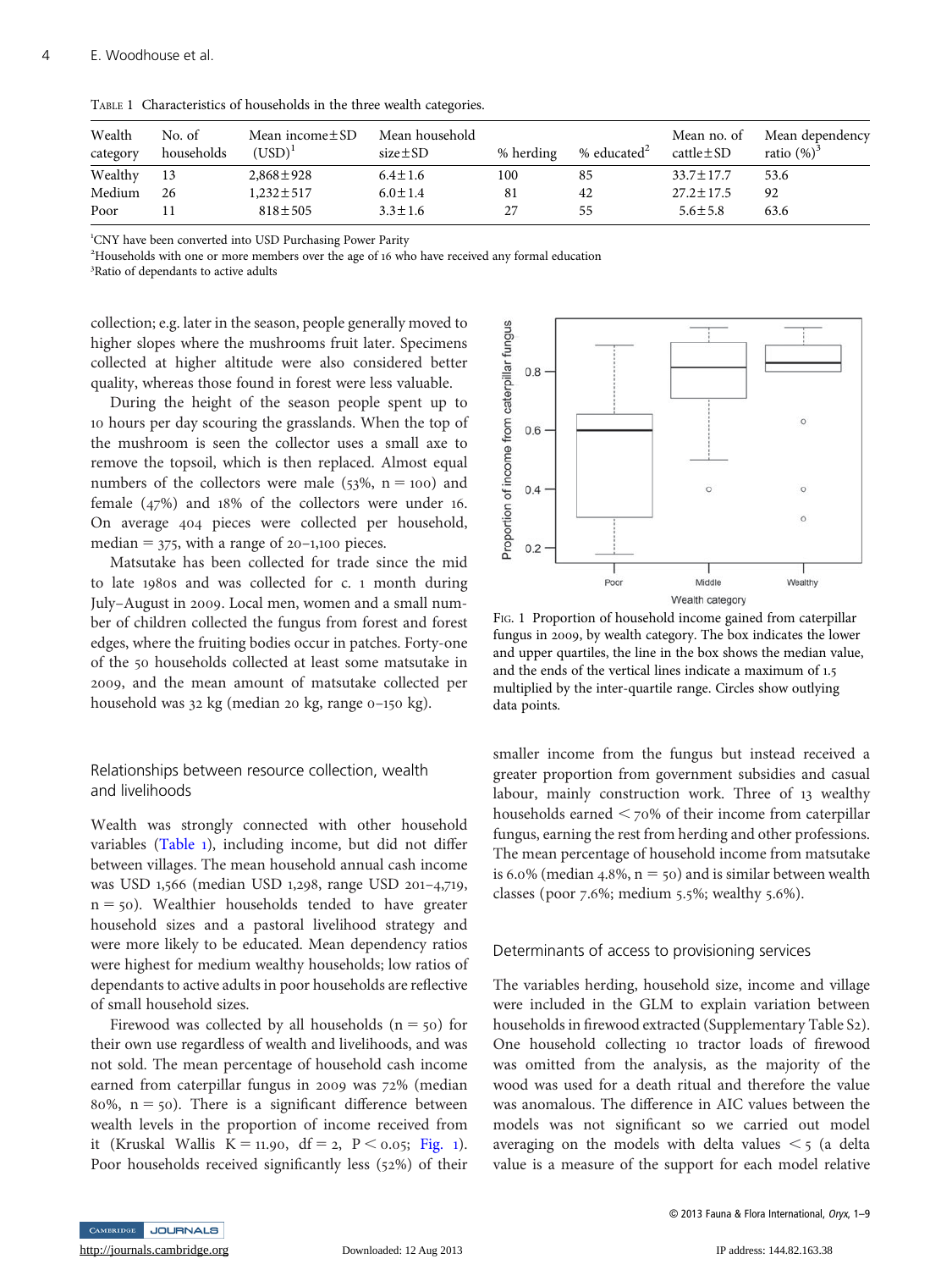TABLE 2 Summary of the minimum adequate model explaining the amount of caterpillar fungus Ophiocordyceps sinensis collected in 2009. High dependency was taken as the baseline condition. Overall model:  $n = 50$ ,  $F = 4.8$ ,  $df = 6$ ,  $P < 0.001$ ,  $R^2 = 0.401$ , adjusted  $R^2$  = 0.318.

|                                   | Estimate | SE.   |          | P          |
|-----------------------------------|----------|-------|----------|------------|
| Intercept                         | 6.196    | 5.543 | 1.118    | 0.270      |
| Age                               | $-0.194$ | 0.083 | $-2.347$ | $0.024*$   |
| Dependency (low)                  | 8.458    | 2.762 | 3.062    | $0.004**$  |
| Dependency (medium)               | 6.949    | 2.642 | 2.630    | $0.012*$   |
| Herding (yes)                     | 15.277   | 5.442 | 2.807    | $0.007**$  |
| Household size                    | 3.260    | 0.875 | 3.726    | $0.001***$ |
| Herding (yes) : Household<br>size | $-2.927$ | 1.042 | $-2.809$ | $0.007**$  |

\*\*\*,  $<$  0.001; \*\*, P  $<$  0.01; \*, P  $<$  0.05

to the best model) to determine which variables appeared to be most important. Household size is the most important (weighted model average 0.58), followed by income (0.40), herding (0.23) and village (0.14). Ownership of a tractor to collect wood did not affect the amount of firewood collected. Nine households that did not own a tractor relied on cash to hire someone, social relationships to borrow a tractor, and other economic transactions such as exchange labour.

Given that the cash economy in this community was heavily dependent on caterpillar fungus, household income was not included in the model for amount collected, to avoid circularity. The variables included were herding, age, education, land, alternative work, dependency ratio, household size, village and the interaction between household size and herding (Supplementary Table S3). There is strong support for the first model (the delta AIC for the next model is  $>$  2) and it was taken as the minimum adequate model, with parameter estimates given in Table 2. The model suggests that households with a younger household head, lower dependency ratios, more members, and a herding livelihood strategy tend to collect more caterpillar fungus. The interaction between herding and household size also explains some variation: for nonherding households, caterpillar fungus extraction increased with household size but within herding households the relationship was negative.

The mean price obtained for caterpillar fungus varied between households. Those that were able to send a household member to sell the fungus in Sangdui town received a higher price, whereas fungus sold on the mountain at the point of collection was generally cheaper. Quality differs between specimens and changes through the season; attributes indicating quality are hardness, a yellow colour, and large size of the larval host. Specimens collected at higher altitudes were considered higher quality, so those collectors able to travel further were at an advantage. The average

TABLE 3 Summary of minimal model for price of caterpillar fungus received in 2009. Overall model:  $n = 50$ ,  $F = 7.225$ ,  $df = 2$ ,  $P \le 0.01$ ,  $R^2 = 0.2352$ , adjusted  $R^2 = 0.2026$ .

|                | Estimate   | SE.     |          | P                |
|----------------|------------|---------|----------|------------------|
| Intercept      | 2.86121    | 0.17674 | 16.189   | $\leq 0.001$ *** |
| Household size | 0.10074    | 0.03023 | 3.333    | $0.00168**$      |
| Education none | $-0.26193$ | 0.11505 | $-2.277$ | $0.0274*$        |

\*\*\*,  $\leq 0.001$ ; \*\*, P  $\leq 0.01$ ; \*, P  $\leq 0.05$ 

TABLE 4 Summary of minimal model for mushrooms Tricholoma matsutake collected in 2009. Overall model:  $n = 50$ ,  $P < 0.001$ , df = 2, F = 2.014 x 10<sup>4</sup>, % deviance explained = 11%.

|                  | Estimate   | SE.     | t value  | P                |
|------------------|------------|---------|----------|------------------|
| Intercept        | 3.8696     | 0.22721 | 17.031   | $\leq 0.001$ *** |
| Wealth (poor)    | $-0.02333$ | 0.41836 | $-0.056$ | 0.9558           |
| Wealth (wealthy) | 0.85438    | 0.34669 | 2.464    | $0.0174*$        |

\*\*\*,  $<$  0.001;  $*$ ,  $P <$  0.05

reported price received per piece in 2009 was USD 2.60 (median 2.36, range 1.42–4.25). A GLM was run to explore which household factors explain differences in the mean price received between households in 2009 (Supplementary Table S4). The explanatory variables herding, village, education, household size and dependency were included in the maximal model. The first two models have similar AIC values so both models have considerable support. However, the model summary for the second model shows that herding does not explain a significant amount of variation ( $P = 0.2$ ), and so the first model is the more parsimonious minimal model (Table 3). Larger households and those with educated adults were able to obtain a better price for the fungus.

Wealth was initially not included in the maximal model for the amount of matsutake collected because of correlations with other variables. According to AIC values the null model was the best but when wealth was included in the model on its own, there was strong support for this model  $(\Delta AIC = 3.71)$ , with wealthy households collecting significantly more matsutake than other households (Table 4).

#### Changes in resource collection over time

For each of the three products, respondents most often reported they were collecting less in 2009 than 5 years previously but the reasons given were different for each. For firewood the most common reason given was that there are fewer trees available because many have been cut (12 respondents). Five respondents said they collected less because of government restrictions. Fourteen households said they collected the same amount as before, and only two reported more collection, because of greater need.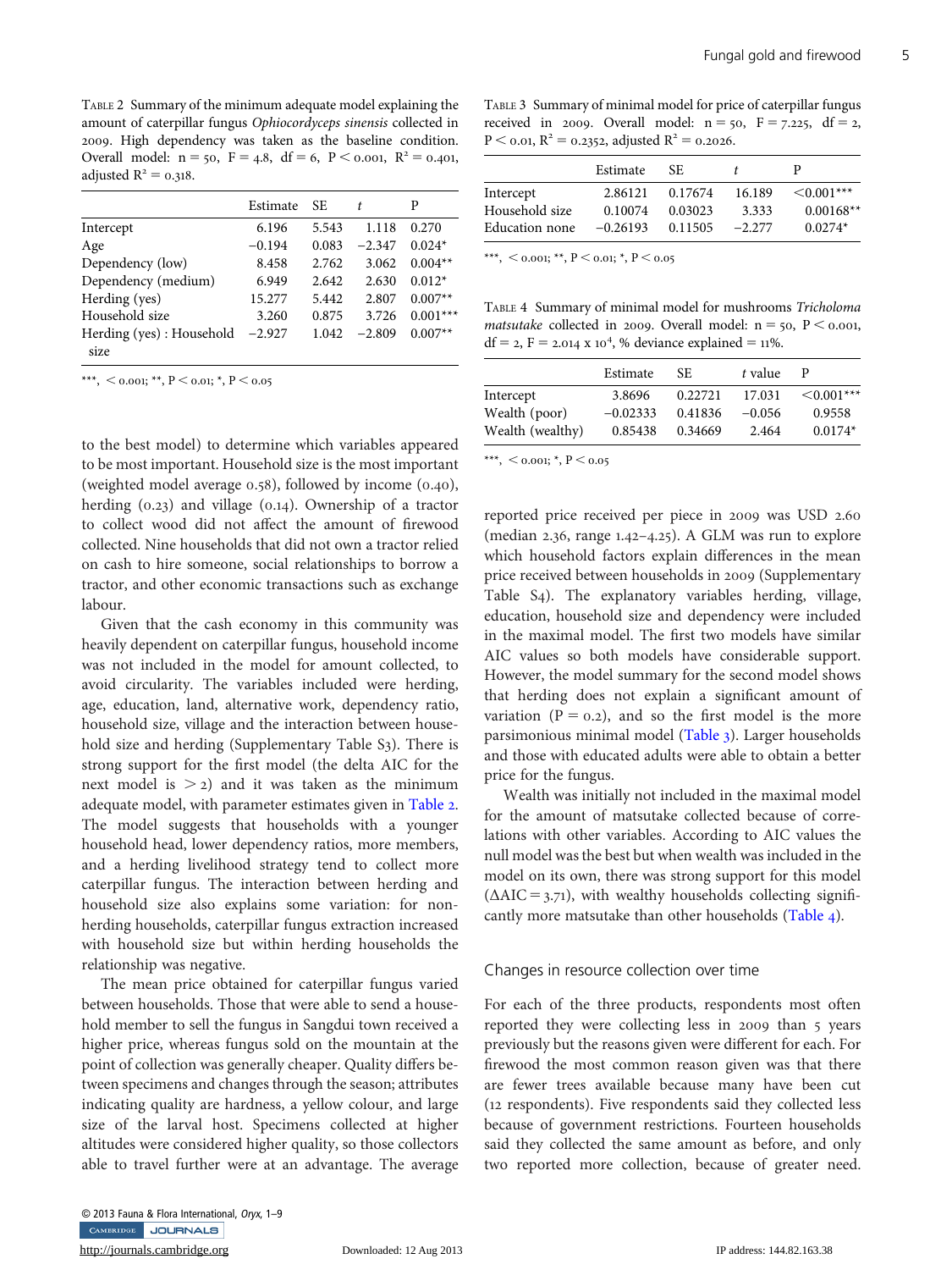Over a longer time period people suggested they collected a greater amount of firewood following the use of motorized vehicles.

Of the 28 out of 50 respondents who reported a decline in caterpillar fungus collected, the majority said it was because of the weather, and in particular a lack of rain. The second most common reason given was greater competition for the product and fewer pieces found per household. Only two people thought they could now collect more fungus, and nine said that the amount fluctuates annually because of the weather and therefore they could not judge overall.

Twenty-nine of the 50 respondents reported collecting fewer matsutake mushrooms, largely because the price had declined. This was also the explanation given by those households who chose not to collect any matsutake in 2009. As with caterpillar fungus, the crop fluctuates according to the weather, in particular with levels of precipitation.

# **Discussion**

The community has use rights over the ecosystem provisioning services in this case study, yet there is differential access between households, which affects local patterns of service use. Household size was the most important variable explaining differences in firewood collected, probably because bigger households need more heating and cooking fuel. Some studies have suggested a negative correlation between income and firewood collection (Sharma et al., [2009](#page-8-0)). Here there was simply no alternative to firewood so that all households were reliant on it to a greater or lesser extent, and income was needed to pay the local government for the wood. Nonetheless, social relationships were an important means of access for some poorer households with no means to transport firewood.

In contrast, access to caterpillar fungus was related to a more complex set of factors. Firstly, households with a younger household head are not only likely to have fitter and healthier family members with a greater ability to collect the fungus, which relies on labour capacity, but also have more incentive to accumulate wealth to build up their household asset base (McSweeney, [2004](#page-7-0)). Demographic variables are not static and the data show a snapshot of the community in one particular stage of its life cycle. But households grow, shift livelihoods, suffer mortality and are therefore in a dynamic relationship with the surrounding environment (Perz & Walker, [2002](#page-7-0)). Livelihood type was also a significant factor; those households that herded cattle tended to collect more caterpillar fungus. Pastoralists are likely to have better access to and knowledge of the grasslands where the fungus grows. Tibetans use subsistence occupations based on provisioning services as a strong livelihood base for coping with uncertainty (Fischer, [2008](#page-7-0)). This strategy not only

highlights the capabilities of the rural poor in meeting their livelihood needs through diversification (Ellis, [2000](#page-7-0)) but that the caterpillar fungus trade is being adeptly integrated into pastoralism, a livelihood connected to historicallyrooted Tibetan identities (Yeh & Gaerrang, [2011](#page-8-0))

Access is not only about being able to physically collect a natural resource but to use and sell it to gain benefits. Those with bigger households were more likely to be able to send someone into town to sell the fungus for a better price, and those with a member who was numerate and literate had an advantage in negotiating a higher price. The ability to speak Mandarin is also necessary for business with Chinese traders, a skill obtained largely through formal schooling. Herders and those with large family sizes can respond to the high levels of competition for caterpillar fungus by travelling further afield and at higher altitudes, to reach high quality specimens.

Although commodified, matsutake mushrooms, in comparison to caterpillar fungus, were contributing little to household incomes in 2009 and there was not such a clear explanation for differences in access. Broadly, the wealthy were collecting significantly more but there was little difference between households in the contributions to income made by the matsutake trade. Nine out of the 50 households were not collecting the fungus, mainly because they did not view it as sufficiently profitable, and there had been a shift in allocation of resources away from the product. The matsutake market is volatile, and it appears that as the market conditions change, people respond in different ways. Most were investing a small amount of household resources in collection but there was no notable pattern of access with household variables.

The relationship a household has with the environment is mediated by different kinds of capital (De Sherbinin et al., [2008](#page-7-0)). Overall, we found that access to provisioning services was related to particular facets of wealth that in turn align with different types of capital: social, human, physical and financial. Wealth was strongly correlated with demographic factors, including education, household size and dependency ratio. For the provisioning ecosystem services in the local environment, human capital in the form of labour availability, education and knowledge was the most important factor in household access. Social relationships and cultural factors related to the pastoralist lifestyle were also significant.

Sale of caterpillar fungus was contributing on average 72% of household income in 2009, corroborating previous studies in the region (Winkler, [2008](#page-8-0)a), and more broadly the high reliance on NTFPs in the Himalayan region (Rijal et al., [2011](#page-8-0)). This case study contradicts the common notion that NTFPs provide natural insurance during times of need (Pattanayak & Sills, [2001](#page-7-0)); rather, caterpillar fungus now constitutes the core of almost all household income in the community. There is a difference between wealth classes,

CAMBRIDGE JOURNALS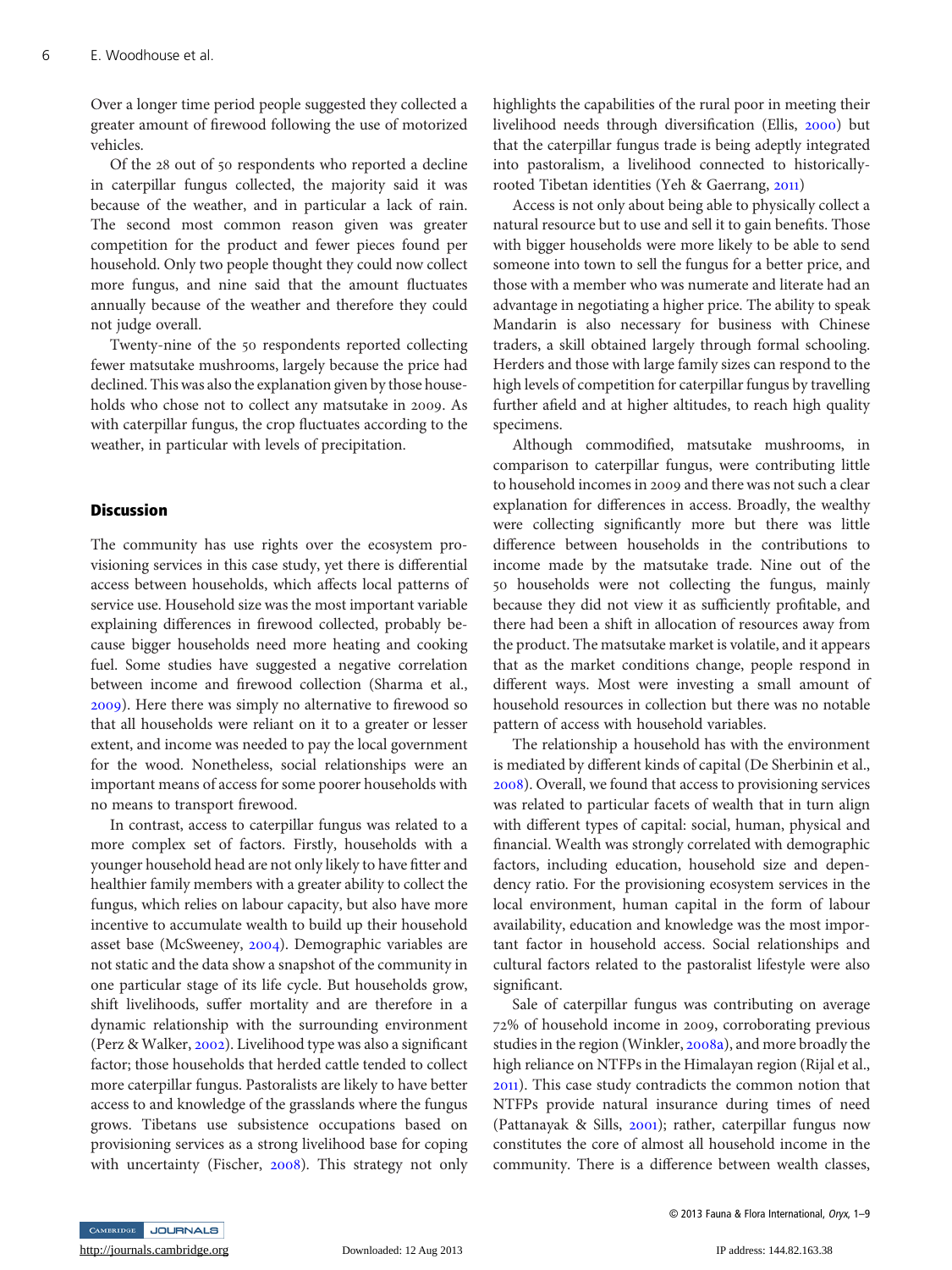however, with the poor gaining less income from the fungus. Poverty, which is related to lack of access to ecosystem services, is pushing certain households into jobs such as construction, which are socially undesirable compared to herding, trade and artisanal crafts. Although there is some circularity involved in these relationships, so that access to caterpillar fungus was a means and end to wealth, elements of poverty were also barriers to access. In this way wealth, income and access to ecosystem services are in a mutual yet dynamic relationship.

The initial enthusiasm for enhancing access to NTFPs as a conservation and development tool has been tempered by concerns of elite capture by the wealthiest sections of society (Dove, [1994](#page-7-0)) or, conversely, by evidence that it leads to the perpetuation of poverty (Neumann & Hirsch, [2000](#page-7-0)). The poor are left with low-value goods that they cannot use as a route out of poverty, whereas the affluent can benefit from commercialized products (Vira & Kontoleon, [2010](#page-8-0)). These ideas do not hold completely true for this case study. Although there was differential access, the poor were still gaining significantly because absolute barriers to service use were not present and capital-rich households could not completely monopolize the market, suggesting that the caterpillar fungus trade is alleviating poverty. In addition, firewood was accessed by all households out of necessity. Given the heavy dependence on the fungus, a decline in harvest rates or price would be potentially catastrophic for the whole community. Likewise, conservation regulations (such as restrictions on access to the montane grasslands) would affect the income of all households. Only a minority appeared to be able to access other skilled labour markets through education, as in other Tibetan areas (Fischer, [2005](#page-7-0)).

The ecological effects of provisioning ecosystem service extraction depend on a variety of factors, including frequency and intensity of collection, timing, size of specimens and the technique used, as well as specific context (Ticktin, [2004](#page-8-0); Belcher et al., [2005](#page-7-0)). Generally the greater the intensity of collection, the greater the ecological effects will be. Firewood collection appears to have increased over a long time period because of improved transport but the general trend during the last 5 years is unclear from these data. Some respondents reported that resource scarcity and increased government restrictions had decreased collection but illegal removal of firewood appears common. There is no doubt that intensity of caterpillar fungus collection has increased dramatically in the last 20 years, along with spatial expansion, and there is little or no regulation at the study site. But there is no clear evidence, or even expectation, of negative ecological effects on the target species, given that the fungus is itself a parasite causing mortality of the original host. Hence the effects of harvesting, mediated through a highly weather-dependent parasite–host relationship, are likely to be complex. Of more concern may be the

indirect ecosystem effects of large numbers of people spending substantial amounts of time digging and living in fragile ecosystems. Winkler ([2009](#page-8-0)) draws attention to the unreliable data used in studies showing a dramatic fall in overall production over time but this does not preclude a cautious approach to maintaining the sustainability of harvesting, especially given currently high livelihood dependence on the fungus. Limiting collection seasons so that adequate fungal sporulation is maintained may be one conservation measure (Winkler, [2009](#page-8-0)). However, given the ecological and social complexities involved further research is warranted before embarking on conservation actions.

The data used in the study were limited in several respects. Estimates of household income from recall data over 1 year are likely to be underestimated (Rayamajhi et al., [2012](#page-8-0)), and the use and value of resources vary annually because of climatic and economic changes (Cavendish, [2000](#page-7-0)). We attempted to overcome these problems by discussing income season by season during household interviews, to improve accuracy of estimates, and including qualitative data regarding indigenous wealth and changes in resource availability across the community but a longitudinal study using repeat measures of income and natural resource use would be of value. There may not only be heterogeneity at the household scale but at the village level (McSweeney, [2002](#page-7-0)) and this case study will not be completely representative of other communities in the region. However, the collection of caterpillar fungus and matsutake is widespread across the Tibetan and Himalayan region, so that although the results would not be replicated exactly because of variation in climate, wealth and other factors, they have relevance, especially for Tibetan communities in China.

This study demonstrates the diverse provisioning value of the grassland and forest ecosystems on the Tibetan plateau. It contributes to an emerging body of knowledge on the value of ecosystem services to the rural poor through a case study in a region of the world that has received little attention. In particular, the results contrast a purely subsistence necessity resource, firewood, with a highly commodified and profitable medicinal grassland fungus that has more complex issues of access reflecting high levels of competition, power and human capital as well as its widespread grassland habitat. Our focus on access draws attention to the heterogeneity of communities, and the dynamic relationships between households, their natural environments, and the provisioning ecosystem services that these environments provide. The value of these services is influenced by household life cycles and the broader socio-economic context in which communities are embedded. Conservation and development initiatives must address these complexities and be aware of the high dependence of livelihoods on provisioning services in this area.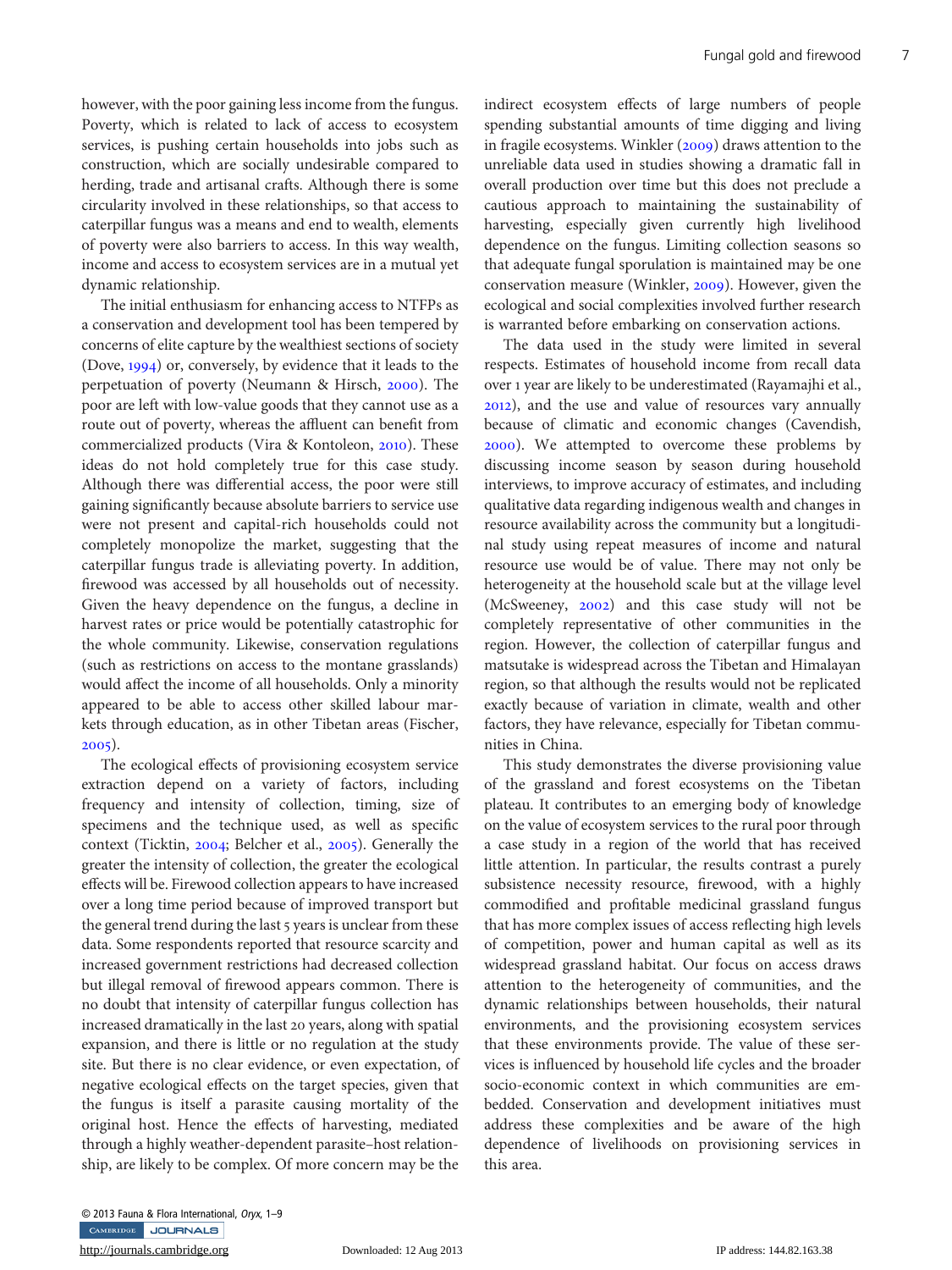# <span id="page-7-0"></span>Acknowledgements

We thank Dr Wang Nan and Beijing Forestry University, and our field assistants Tashi Rabden, Pema Dechin, Tsewang Chomtso and Gele Chopel for their invaluable help, the Forest Bureau of Daocheng county for permission and support, and the people of Sangdui for their hospitality and participation. The research was funded by the ESRC and the World Pheasant Association. EJMG acknowledges the support of a Royal Society Wolfson Research Merit Award.

# References

- ARORA, D. (2008) The houses that matsutake built. Economic Botany, 62, 278–290.
- BELCHER, B., RUÍZ-PÉREZ, M. & ACHDIAWAN, R. (2005) Global patterns and trends in the use and management of commercial NTFPs: implications for livelihoods and conservation. World Development, 33, 1435–1452.
- BELCHER, B. & SCHRECKENBERG, K. (2007) Commercialisation of non-timber forest products: a reality check. Development Policy Review, 25, 355–377.
- BURNHAM, K.P. & ANDERSON, D.R. (2002) Model Selection and Multimodel Inference: a Practical Information-Theoretic Approach. Springer-Verlag, New York, USA.
- CAVENDISH, W. (2000) Empirical regularities in the poverty-environment relationship of rural households: evidence from Zimbabwe. World Development, 28, 1979–2003.
- CHAMBERS, R. (1987) Sustainable Livelihoods, Environment and Development: Putting Poor Rural People First. IDS, Brighton, UK.
- CONSERVATION INTERNATIONAL (2012) Biodiversity hotspots: Mountains of Southwest China. [Http://www.conservation.org/](http://www.conservation.org/where/priority_areas/hotspots/asia-pacific/Mountains-of-Southwest-China/Pages/default.aspx) [where/priority\\_areas/hotspots/asia-paci](http://www.conservation.org/where/priority_areas/hotspots/asia-pacific/Mountains-of-Southwest-China/Pages/default.aspx)fic/Mountains-of-[Southwest-China/Pages/default.aspx](http://www.conservation.org/where/priority_areas/hotspots/asia-pacific/Mountains-of-Southwest-China/Pages/default.aspx) [accessed 19 January 2012].
- CRAWLEY, M.J. (2007) The R Book. Wiley Blackwell, Oxford, UK.
- DAILY, G.C. (1997) Nature's Services: Societal Dependence on Natural Ecosystems. Island Press, Washington, DC, USA.
- DAVIES, G. & BROWN, D. (2007) Bushmeat and Livelihoods: Wildlife Management and Poverty Reduction. Blackwell Publishing, Oxford, UK.
- DE MERODE, E., HOMEWOOD, K. & COWLISHAW, G. (2004) The value of bushmeat and other wild foods to rural households living in extreme poverty in Democratic Republic of Congo. Biological Conservation, 118, 573–581.
- DE SHERBININ, A., VANWEY, L.K., MCSWEENEY, K., AGGARWAL, R., BARBIERI, A., HENRY, S. et al. (2008) Rural household demographics, livelihoods and the environment. Global Environmental Change, 18, 38–53.
- DFID (Department for International Development) (1999) Sustainable Livelihoods Guidance Sheets. [Http://www.eldis.org/v](Http://www.eldis.org/vfile/upload/1/document/0901/section2.pdf)file/ upload/1[/document/](Http://www.eldis.org/vfile/upload/1/document/0901/section2.pdf)0901/section2.pdf [accessed 19 January 2012].
- DOVE, M. (1994) Marketing the Rainforest:'Green' Panacea or Red Herring? Asia Pacific Issues, East-West Center, Honolulu, USA.
- ELLIS, F. (2000) Rural Livelihoods and Diversity in Developing Countries. Oxford University Press, Oxford, UK.
- FISCHER, A.M. (2005) State Growth and Social Exclusion in Tibet: Challenges of Recent Economic Growth. University of Hawaii Press, Honolulu, USA.
- FISCHER, A.M. (2008) Subsistence and rural livelihood strategies in Tibet under rapid economic and social transition. International Association of Tibetan Studies Journal, 4, 41–49.
- FISCHER, A.M. (2011) The great transformation of Tibet? Rapid labour transitions in times of rapid growth in the Tibetan Autonomous Region. Himalaya, The Journal of the Association for Nepal and Himalayan Studies, 30, 63–78.
- GODOY, R., GROFF, S. & O'NEILL, K. (1998) The role of education in neotropical deforestation: household evidence from Amerindians in Honduras. Human Ecology, 26, 649–675.
- GOLDSTEIN, M.C., JIAO, B., BEALL, C.M. & TSERING, P. (2003) Development and change in rural Tibet: problems and adaptations. Asian Survey, 43, 758–779.
- KAMANGA, P., VEDELD, P. & SJAASTAD, E. (2009) Forest incomes and rural livelihoods in Chiradzulu District, Malawi. Ecological Economics, 68, 613–624.
- LYBBERT, T.J., ABOUDRARE, A., CHALOUD, D., MAGNAN, N. & NASH, M. (2011) Booming markets for Moroccan argan oil appear to benefit some rural households while threatening the endemic argan forest. Proceedings of the National Academy of Sciences, 108, 13963–13968.
- MAMO, G., SJAASTAD, E. & VEDELD, P. (2007) Economic dependence on forest resources: a case from Dendi District, Ethiopia. Forest Policy and Economics, 9, 916–927.
- MCELWEE, P.D. (2008) Forest environmental income in Vietnam: household socioeconomic factors influencing forest use. Environmental Conservation, 35, 147–159.
- MCSWEENEY, K. (2002) Who is 'forest-dependent'? Capturing local variation in forest-product sale, Eastern Honduras. Professional Geographer, 54, 158–174.
- MCSWEENEY, K. (2004) Forest product sale as natural insurance: the effects of household characteristics and the nature of shock in Eastern Honduras. Society and Natural Resources, 17, 39–56.
- MENZIES , N. & LI, C. (2010) One eye on the forest, one eye on the market: multi-tiered regulation of matsutake harvesting, conservation and trade in Northwestern Yunnan Province. In Wild Products Governance: Finding Policies that Work for Non-Timber Forest Products (eds S. Laird, R. McLain & R. Wynerg), pp. 243–264. Earthscan, London, UK.
- MILLENNIUM ECOSYSTEM ASSESSMENT (2005) Ecosystems and Human Well-being: Synthesis. Island Press, Washington, DC, USA.
- NARAIN, U., GUPTA, S. & VAN'<sup>T</sup> VELD, K. (2008) Poverty and resource dependence in rural India. Ecological Economics, 66, 161–176.
- NEPSTAD, D.C. & SCHWARTZMAN, S. (1992) Non-Timber Products from Tropical Forests: Evaluation of a Conservation and Development Strategy. New York Botanical Garden, New York, USA.
- NEUMANN, R.P. & HIRSCH, E. (2000) Commercialisation of Non-timber Forest Products: Review and Analysis of Research. Center for International Forestry Research, Bogor, Indonesia.
- OLSEN, C.S. & LARSEN, H.O. (2003) Alpine medicinal plant trade and Himalayan mountain livelihood strategies. Geographical Journal, 169, 243–254.
- PATTANAYAK, S.K. & SILLS, E.O. (2001) Do tropical forests provide natural insurance? The microeconomics of non-timber forest product collection in the Brazilian Amazon. Land Economics, 77, 595–612.
- PERZ, R. T. & WALKER, R. T. (2002) Household life cycles and secondary forest cover among small farm colonists in the Amazon. World Development, 30, 1009–1027.
- PETERS, C. M. (1996) Observations on the sustainable exploitation of non-timber tropical forest products. In Non-Timber Forest Products from Tropical Forests: Evaluation of a Conservation

CAMBRIDGE JOURNALS